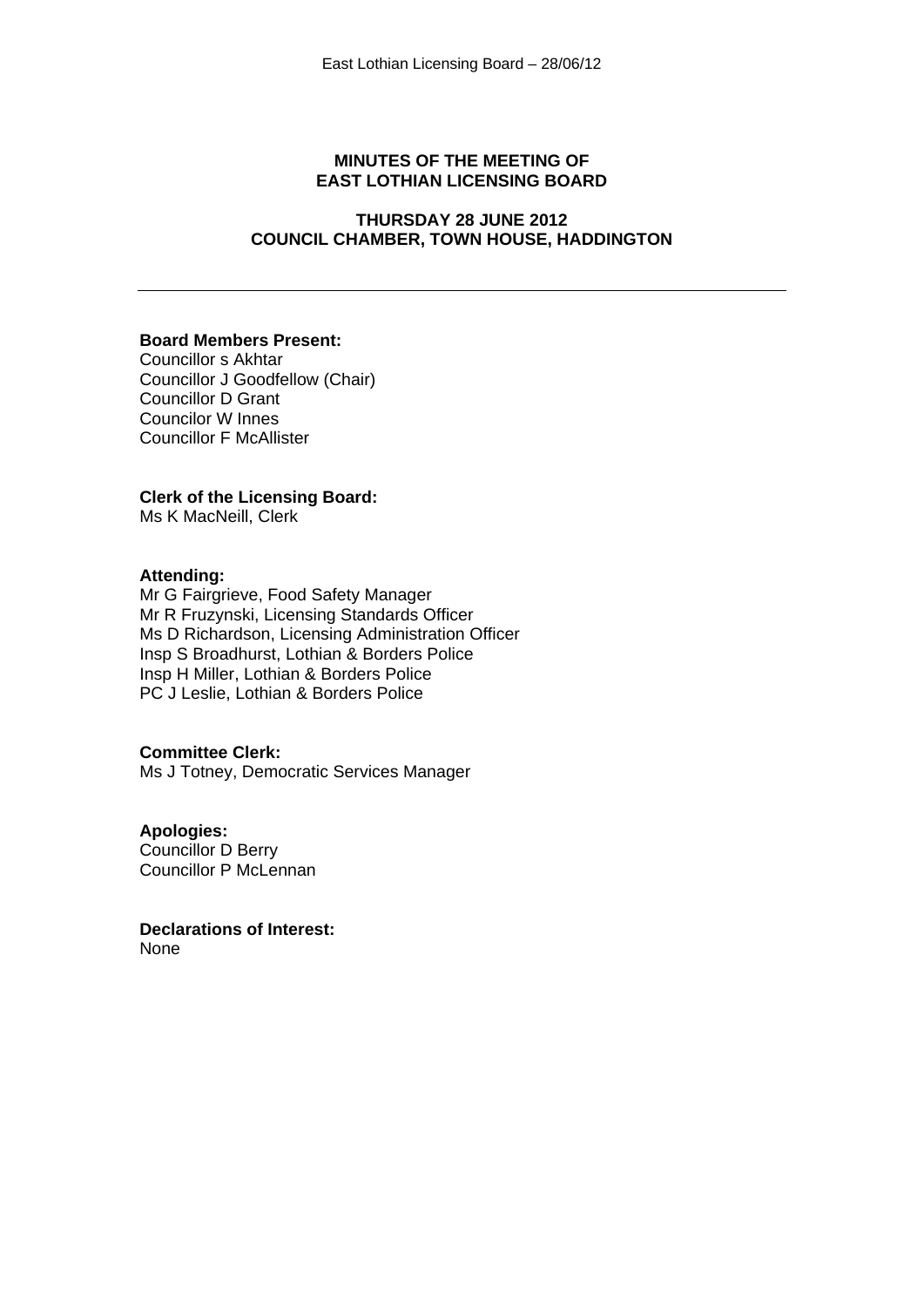#### **1 APPOINTMENT OF CONVENOR TO EAST LOTHIAN LICENSING BOARD**

The Clerk welcomed everyone to the meeting and advised that the first item of business is not on the agenda. Councillor Goodfellow was proposed by Councillor Innes and seconded by Councillor Grant.

Councillor Goodfellow proposed a vote of thanks to the members of the previous East Lothian Licensing Board.

#### **Decision**

Councillor Goodfellow was appointed Convenor to East Lothian Licensing Board.

## **2 MINUTES FOR NOTING – 26 APRIL 2012**

The minutes of the Licensing Board meeting of 26 April 2012 were noted.

# **3 GRANT OF PROVISIONAL PREMISES LICENCE**

## **(i) Lobster Shack, mobile unit situated in North Berwick harbour**

The applicant, Mr S Stewart, was present. The Clerk advised that the application is in order and that no comments or objections had been received.

#### **Decision**

ELLB agreed to grant the Provisional Premises Licence.

## **4 VARIATION OF PREMISES LICENCE**

#### **(i) Co-operative Group Food Limited – 1 Clayknowes Crescent, Musselburgh**

The Clerk advised that an application had been received to vary the trading hours from 7am to 10pm Monday to Saturday and 8am to 10pm on Sunday, to 7am to 10pm Monday to Sunday and that no objections or comments had been received. Mr Williams, representative for the Co-operative Group Food Limited, was present. Mr Williams informed the Board members that the variation to the licence would have no impact on the hours when alcohol is permitted to be sold on the premises.

#### **Decision**

East Lothian Licensing Board agreed to grant the variation in Premises Licence.

## **(ii) Winton House – Pencaitland, East Lothian**

The Clerk advised that an application had been received to change the operating hours from 11pm to midnight every day; to change the capacity from 140 to 218 persons; and to reduce the licensed areas in the basement area. She informed members that Lothian & Borders Police had requested a termination time of 11pm,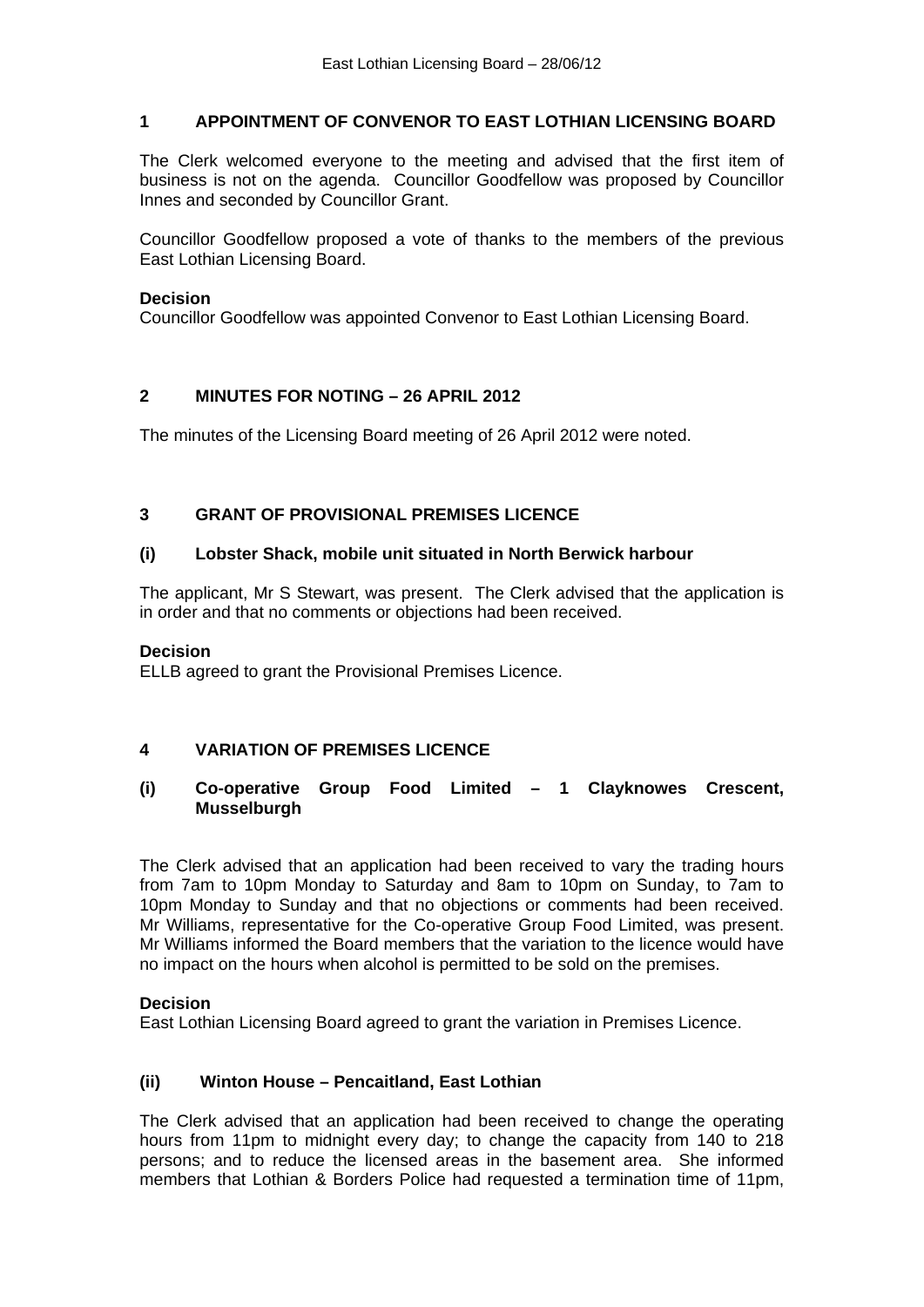rather than midnight, Monday to Friday. No one was present to represent Winton House.

Councillor Innes commented that East Lothian Licensing Board has previously accepted exceptions to the licensing policy. However, in the absence of a representative to explain the reason for the request to extend the operating hours he stated that the view of the Police should be supported.

Councillor Grant requested that this item be adjourned and that the licence holder be asked to attend in person to address the Board.

The Clerk advised that an additional meeting of the Board had been arranged for 12 July 2012 and that the item could be continued to that meeting.

#### **Decision**

East Lothian Licensing Board agreed to continue the item and invite the applicant to attend in person on 12 July 2012.

# **5 REVIEW OF PREMISES LICENCE**

## **(i) Auld Brig Tavern – 45 Eskside West, Fisherrow, Musselburgh**

The Clerk advised that a review of the premises licence had been requested by Lothian and Borders Police. Mr N Hassard from Lindsay's was present to represent Belhaven Brewery Company Limited, landlords of the Auld Brig Tavern. Ms E Drummond, Regional Manager, Belhaven Brewery was also present.

Inspector Broadhurst, Lothian & Borders Police, stated that there had been a number of concerns with these premises over the past year and referred Board members to the summary of incidents which was included as an appendix in the private distribution of the meeting papers.

Mr Hazard explained the management set-up at the premises and advised that although Belhaven Brewery exhibit a very high level of due diligence, the premises are co-tenanted and run by Mr J Clark & Mrs D Clark, personal licence holders, and Mr J Livingston. He concurred that there had been a catalogue of unacceptable incidents and offences at the Auld Brig Tavern. However, he informed the Board that the lease is not being renewed and that a new, very experienced tenant, will be taking over from 2 July 2012. He referred to the fact that there is a remit to review the personal licences of those individuals running the premises but suggested to the Board that no action be taken in relation to the premises licence as this would hinder the success of the imminent take over by the new tenant.

Inspector Broadhurst confirmed that the new tenant has a good reputation in Mid Lothian where he currently runs a number of licensed premises. However, he expressed serious concern in relation to the attitude and behaviours of the current tenants/personal licence holders at the Auld Brig Tavern, making reference to some specific incidents listed in the appendix to the Police report.

The Board noted that Mr J Clark was present.